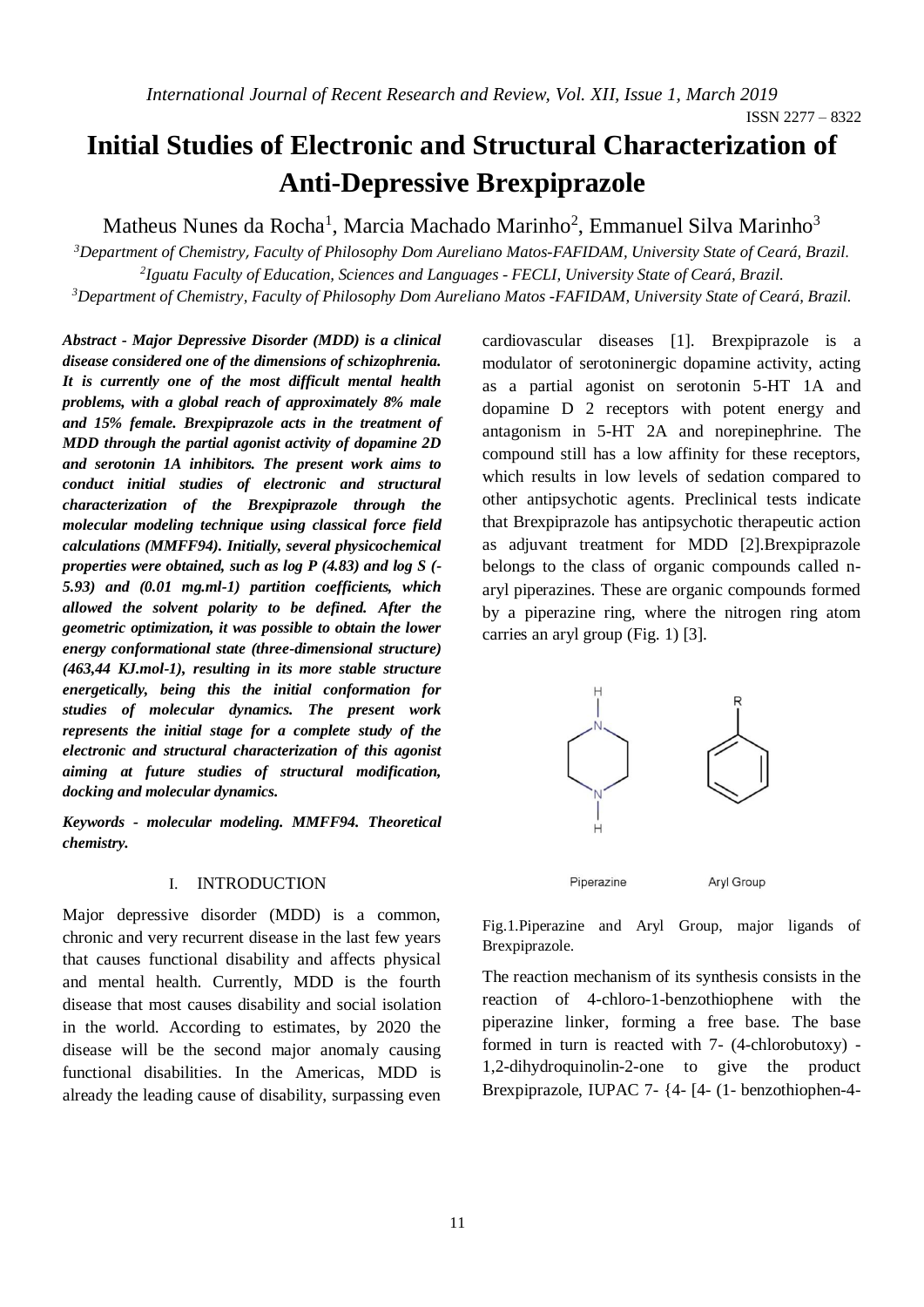yl) piperazin-1-yl] butoxy} -1,2-dihydroquinolin-2-one (Fig. 2) [4].



IUPAC name: 7-{4-[4-(1-benzothiophen-4-yl)piperazin-1-yl]butoxy}-1,2-dihydroquinolin-2-one Traditional name: Brexpiprazol

Fig.2 Synthesis reaction of the compound Brexpiprazole. Source: CASTRO, 2015.

Molecular modeling is a set of computational methods that are used as rational planning techniques of biomolecules, as well as the orientation of a hypothesis about their reaction mechanisms and their biochemical action [5]. It has a complete characterization of its structures and the distance of the connections, besides the obtaining of physicalchemical properties, angles of connections and dihedral angles [6].There are several methodologies that use mathematical calculations, parameters and adjustments to characterize a given molecule as to its electronic structure and properties, such as molecular mechanics and molecular dynamics [7].With this perspective, the present work had as objective to carry out initial studies of electronic and structural characterization of the drug Brexpiprazole.

## II. METHODOLOGY

# *Methodology of Study*

The physico-chemical properties were obtained by the MarvinSketch © academic license software and the MMFF94 classical force field calculations [5] [8] were made by Avogadro® open license software (version 1.2.0) generating the most stable final conformation of lower energy.The work was carried out based on the following methodology [9]: (1) The two-dimensional structure of the compound Brexpiprazole was obtained in the Drugbank® virtual repository [3]; (2) the two-dimensional structure was delineated in MarvinSketch © academic license software; (3) the physico-chemical properties of the molecule were obtained from the ChemAxon® database [10] contained in MarvinSketch® software; (4) the three-dimensional structure was optimized using classical force field calculations config.d in MMFF94 [7] [8] with the help of Avogadro® open license software, config.d for cycles of 500 interactions of the steepest descending algorithm, generating the smaller structure potential energy; (5) the connections, torsion angles and dihedral angles were presented; (6) the Van der Waals surface map was redone by highlighting the molar volume over the entire length of the molecule; (7) from the molecular properties its biochemical properties were determined.

# *Calculation Methodology*

One of the most important studies of molecular modeling is the Conformational Analysis, whose objective is the analysis of molecular geometric arrangements under optimized conditions of potential energy. The mechanisms of molecular and quantumchemical mechanics are applied to compute the conformational energies, whereas the methods of molecular dynamics are the exploration of the quantitative relations and the biological characteristics of the studied compound, in order to classify their physicochemical and reactional properties through multiple correlation data [6].

Molecular mechanics, according to IUPAC [15] is described as "calculating the geometries and conformational energies of molecules using a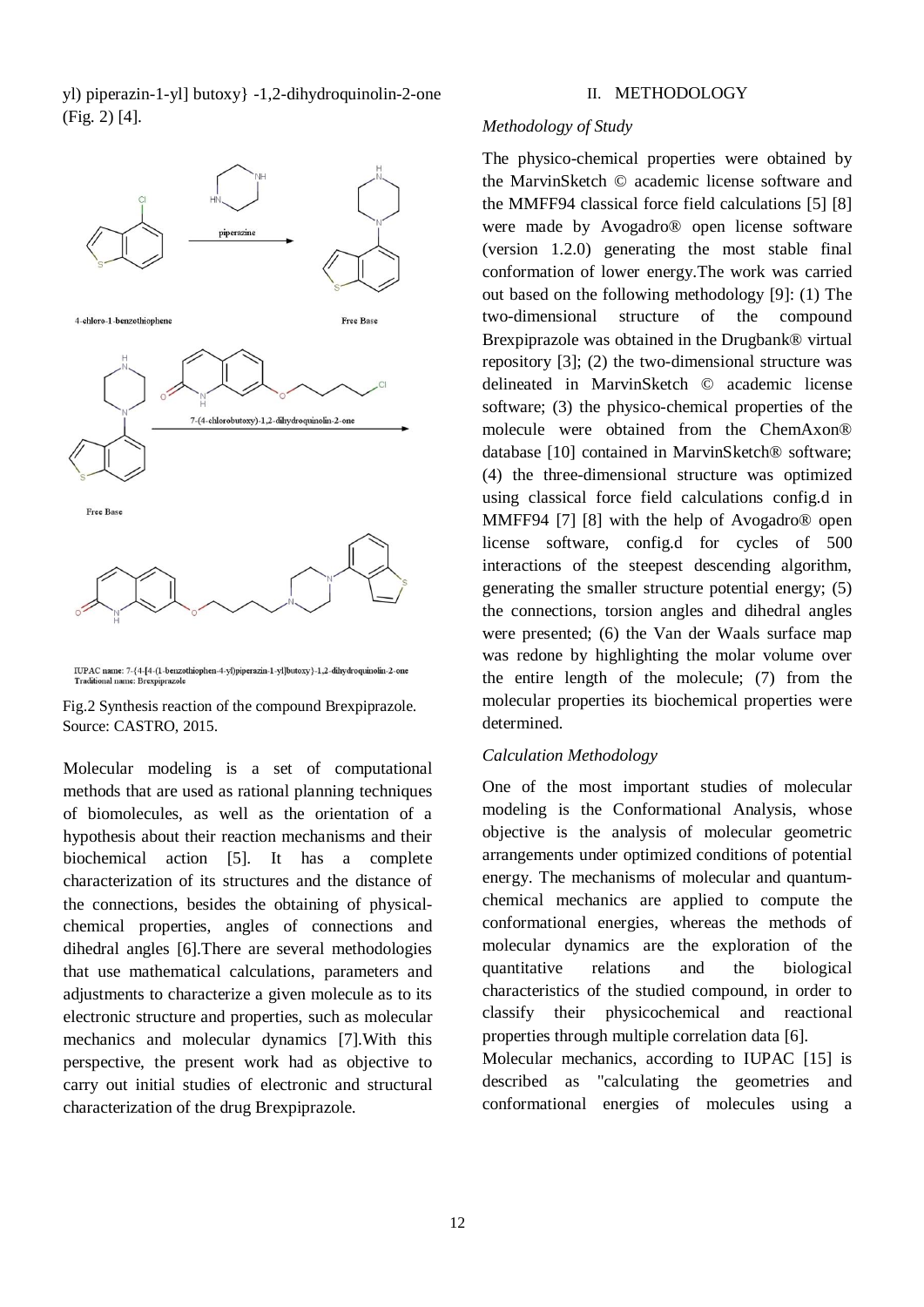combination of empirical force fields". In molecular mechanics, molecules are said to be "connected atoms," rather than nuclei and electrons as the quantum method portrays [8].The force field, as defined by IUPAC [7], is described as "a set of functions and parameterization used in calculations of molecular mechanics". It is situated as a set of mathematical equations to cite aspects of molecular behavior such as the formation of angular geometries due to stretching and deformation of interatomic bonds. Within the approach of molecular mechanics, is a set of parameters of potential functions that define the energies of stretching and distortion of the atomic interactions in a molecule, in order to adopt a conformational structure of less stable potential energy [8].

In this model the atomic parameters remain constant, varying only in structural geometry, as long as the hybridization conditions are conserved. The technique involves the use of classical force field calculations that measure the distances and the attractions between the atoms of the molecule through penalties and energetic parameters of stretching and deformation of connections and angulations of geometric conformations. The optimization of energy is introduced in the process where, through a specific mathematical algorithm, it is sought to reduce energy to a minimum value, generating a more stable conformation [8].To express the variation in the position x of a given atom i as a function of time, we need to know the corresponding atomic masses (mi) and the force exerted on each atom in a given position (Fxi). The degree of agitation of the molecules provides energy for the atoms to vary their positions in space [8]. One of the examples of classical force field calculations is the functions that measure the energy term for the stretching of chemical bonds in the region where the energy is minimal, which is of most interest to the molecular modeling study. A simple function as eq. (I) is valid enough to express this aspect (Fig. 3) [5].

$$
E = \sum k_b (r - r_0)^2
$$
 (I)



Fig.3 Energy as a function of the bonding distance described by the model of molecular mechanics. source: SANT`ANNA, 2009.

Where kb is the force constant exerted on a kind of "spring", which represents a chemical bond between two atoms and r - r0 represents the variation of the standard distance between these atoms for that chemical bond; the summation includes all the possible pairs of atoms of a given bond in a molecular system (Fig. 4) [5].



Fig.4 Analogous representation of equations of stretching and deformation of bonds and conformations. SOUCE: Verli, 2014*.*

## III. RESULTS AND DISCUSSION

In Drugbank® [3] the first information on the compound Brexpiprazole, such as its characterization, description, pharmacological properties, chain classification, its trade name Rexulti®, in addition to other circumscriptions as access number (DB09128), is in the class of organic compounds called n-aryl piperazines, CAS identification number (913611-97- 9). The SMILES (Simplified Molecular Input Line System) is a data used to describe the nature of a bioactive compound and the topology of its molecular structure [7] highlighting the functional groups of the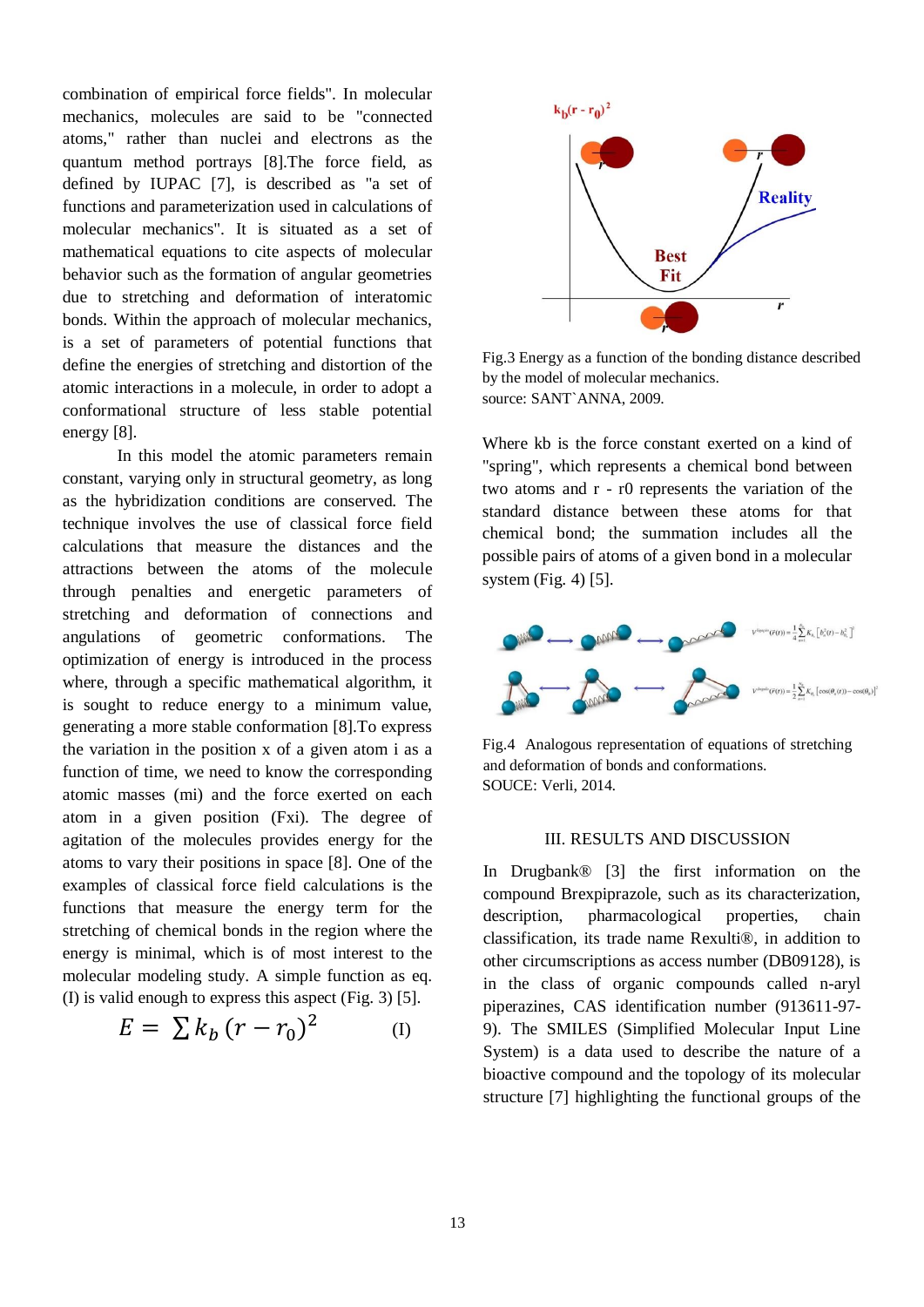molecule, such as amide  $(O = C1-N-C2)$ , sulfhydryl (C-S-C4), tertiary amines (C-N3-C) and (C-N- (CC3)) and ether (C- )) (Table I).

The compound Brexpiprazole is indicated for patients with schizophrenia in the treatment of MDD due to its efficacy attributed to the partial agonist activity at the serotonin 1A and dopamine D2 receptors, and the serotonin 2a receptor antagonist activity and its rapid uptake gives within 4 hours after consumption and has 95% oral availability, and can be consumed or not with food. Its route of elimination occurs approximately 25% by urinary routes and 46% fecal [3] (Table II).

Table I Compounds Identifiers of Compound Brexpiprazole

| Drugbank<br>Access | DB09128                                                                                           |  |  |  |  |
|--------------------|---------------------------------------------------------------------------------------------------|--|--|--|--|
| Number             |                                                                                                   |  |  |  |  |
| Description        | Brexpiprazole is a new partial agonist of dopamine D2 and serotonin 1A, called serotonin-         |  |  |  |  |
|                    | dopamine activity modulator (SDAM), and a potent antagonist of serotonin 2A receptors,            |  |  |  |  |
|                    | noradrenergic alpha 1B and 2C receptors. Brexpiprazole is approved for the treatment of           |  |  |  |  |
|                    | schizophrenia and as adjunctive treatment for major depressive disorder (MDD). Although           |  |  |  |  |
|                    | failed in Phase II clinical trials for ADHD, it has been developed to provide better efficacy and |  |  |  |  |
|                    | tolerability (eg, less akathisia, restlessness and / or insomnia) than established adjunctive     |  |  |  |  |
|                    | treatments for major depressive disorder (MDD).                                                   |  |  |  |  |
| <b>UNII</b>        | 2J3YBM1K8C                                                                                        |  |  |  |  |
| <b>CAS NUMBER</b>  | 913611-97-9                                                                                       |  |  |  |  |
| InChI              | ZKIAIYBUSXZPLP-UHFFFAFAYSA-N                                                                      |  |  |  |  |
| InChI              | $InChI = 1S / C25H27N3O2S / c29-25-9-7-19-6-8-20 (18-22 (19) 26-25) 30-16-2-1-11-27-12-$          |  |  |  |  |
|                    | 14-28 (15-13-27) 23-4-3-5-24-21 (23) 10-17-31-24 / h3-10, 17-18H, 1-2, 11-16H2, (H, 26, 29)       |  |  |  |  |
| <b>Smiles</b>      | $Q = CINC2 = CC (OCCCCNGC) (CC3) C3 = C4C = CSC4 = CC = C3) = CC = C2C = C1$                      |  |  |  |  |

*Source: Drugbank Virtual Repository ® [\[https://www.drugbank.ca/drugs/DB09128\]](https://www.drugbank.ca/drugs/DB09128)*

| Indication           | As an adjunctive treatment for major depressive disorder (MDD) and for the treatment of              |
|----------------------|------------------------------------------------------------------------------------------------------|
|                      | schizophrenia.                                                                                       |
| Conditionsassociated | Major Depressive Disorder (MDD)                                                                      |
|                      | Schizophrenic Disorders                                                                              |
| Mechanismofaction    | Although the mechanism of action of brexpiprazole in the treatment of MDD and                        |
|                      | schizophrenia is unclear, the efficacy of brexpiprazole may be attributed to the partial agonist     |
|                      | activity at serotonin 1A and dopamine D2 receptors, and serotonin 2A receptor antagonist             |
|                      | activity.                                                                                            |
| Absorption           | Brexpiprazole reaches peak plasma concentration within 4 hours after dosing, and steady state        |
|                      | occurs within 10-12 days after dosing. Oral bioavailability is 95% and may be administered           |
|                      | with or without food.                                                                                |
| Distribution volume  | The intravenous volume of distribution is 1.56 l kg-1.                                               |
| Protein binding      | $>$ 99% of plasma-bound protein to serum albumin and $\alpha$ 1-acid glycoprotein. Based on in vitro |
|                      | studies, protein binding is not affected by warfarin, diazepam or digitoxin.                         |
| Metabolism           | Metabolized mainly by enzymes CYP3A4 and CYP2D6 in its main metabolite, DM-3411.                     |
|                      | DM-3411 is not considered to contribute any the rape utice ffect.                                    |

# Table II PharmacologicalpropertiesofBrexpiprazole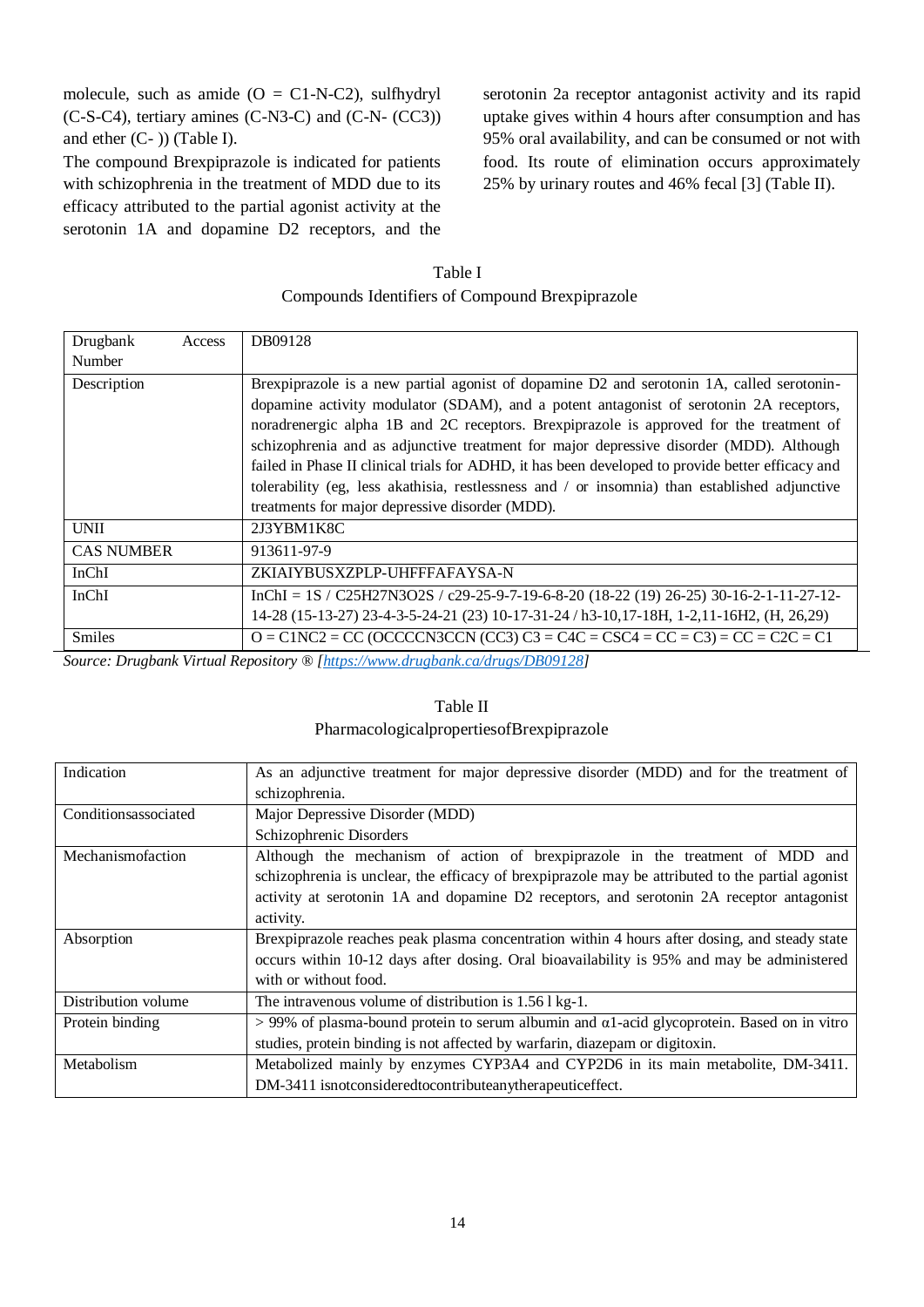| Approximately 25% urinary excretion and 46% fecal excretion. $\langle 1\% \rangle$ and $\sim 14\%$ of unchanged |
|-----------------------------------------------------------------------------------------------------------------|
| drug was recovered in urine and faeces, respectively.                                                           |
| Brexpiprazole and its main metabolite, DM-3411, have half lives of 91 and 96 hours,                             |
| respectively.                                                                                                   |
| 19,8mL/h/kg                                                                                                     |
| The most commonly observed adverse effects include: weight gain, akathisia, somnolence,                         |
| tremor, and nasopharyngitis. Neonates are at risk for extrapyramidal and / or withdrawal                        |
| symptoms if exposed to an antipsychotic during the third trimester of development.                              |
| $1.7 \t1.10 \t1.1 \t1.1 \t1.1 \t1.10001001$                                                                     |

*Fonte: Repositório virtual Drugbank® [\[https://www.drugbank.ca/drugs/DB09128\]](https://www.drugbank.ca/drugs/DB09128)*

The chemical-computational calculations were essential in the study of the physico-chemical properties of Brexpiprazole, properties of the solubility coefficients  $log P$  (4.83) and  $log S$  (-5.93) and (0.01 mg.ml-1) (Table III) that measures the degree of affinity of a molecule to non-polar environments, defined as lipophilicity, or its degree of solubility in water, which allowed to define the solvent (polar or non-polar) used in docking tests or molecular dynamics [11]. A very important analysis in the technique of molecular modeling is the acidity analysis through the coefficients of hydrogenation potentials such as  $pKa$  (13,56) (Table III) which is a quantity inversely proportional to the acidity potential, the value of pKa, the lower its value of acidity [12]. It may be concluded, therefore, that Brexpiprazole has a predominantly basic medium, considering agonist pKalevels. It was possible to determine, through the intramolecular hydrogen bonds of Brexpiprazole, the simultaneous presence of hydrogen proton donors and acceptors. According to Brönsted-Lowry 1923, acid is that donor species of  $H +$  protons while the base is defined as an acceptor species of  $H +$  protons [12]. Therefore, it was possible to verify that the chemical species Brexpiprazole is predominantly basic because its number of  $H +$  proton receptors (4 protons) is greater than the number of proton donors  $H + (1$ proton) (Table III).

Table III Physical and chemical properties of the compound **Brexpiprazole** 

| Property  | Value             | Property  | Value |  |  |  |  |  |
|-----------|-------------------|-----------|-------|--|--|--|--|--|
| Molecular | $C_{25}H_{27}N$   | HydrogenD |       |  |  |  |  |  |
| Formula   | 3O <sub>2</sub> S | onors     |       |  |  |  |  |  |
| pKa       | 13.56             | HBL       | 11.33 |  |  |  |  |  |

| (strongeracid) |           |               |                          |
|----------------|-----------|---------------|--------------------------|
| pKa (stronger  | 8.40      | Polarisabilit | 49.26 $A^3$              |
| base)          |           | y             |                          |
| Isoelectronic  | 10.9at    | Dipolemom     | 3.20 Debye               |
| Point          | $pH =$    | ent           |                          |
|                | 7.40      |               |                          |
| Solubility in  | $0.01$ mg | Dipole X      | 1.30 Debye               |
| water          | /ml       |               |                          |
| log S          | $-5.93$   | Dipole Y      | $-2.58$                  |
|                |           |               | Debye                    |
| log P          | 4.83      | Dipole Z      | 1.38 Debye               |
| log D          | 3.79 at   | Polar         | 46,01 $\AA$ <sup>2</sup> |
|                | $pH =$    | Surface       |                          |
|                | 7.40      | Area          |                          |
| Physiological  | 1         | Numberofr     | 7                        |
| Charge         |           | otating       |                          |
|                |           | links         |                          |
| HydrogenAcc    | 4         | Refractivity  | 129,16                   |
| eptors         |           |               | $m^3$ ·mol <sup>-1</sup> |

Source:Drugbank®

[\[https://www.drugbank.ca/drugs/DB09128\]](https://www.drugbank.ca/drugs/DB09128)

The two-dimensional structure of Brexpiprazole (Fig. 5) obtained through Drugbank® [3], was in its ground state, presenting only the molecular formula (C25H29N3O2S) and the connectivity between atoms in the molecule, with an initial, easy- but with potential energy different from its generic conformation.



Fig.5 Two-dimensional structure of the compound Brexpiprazole.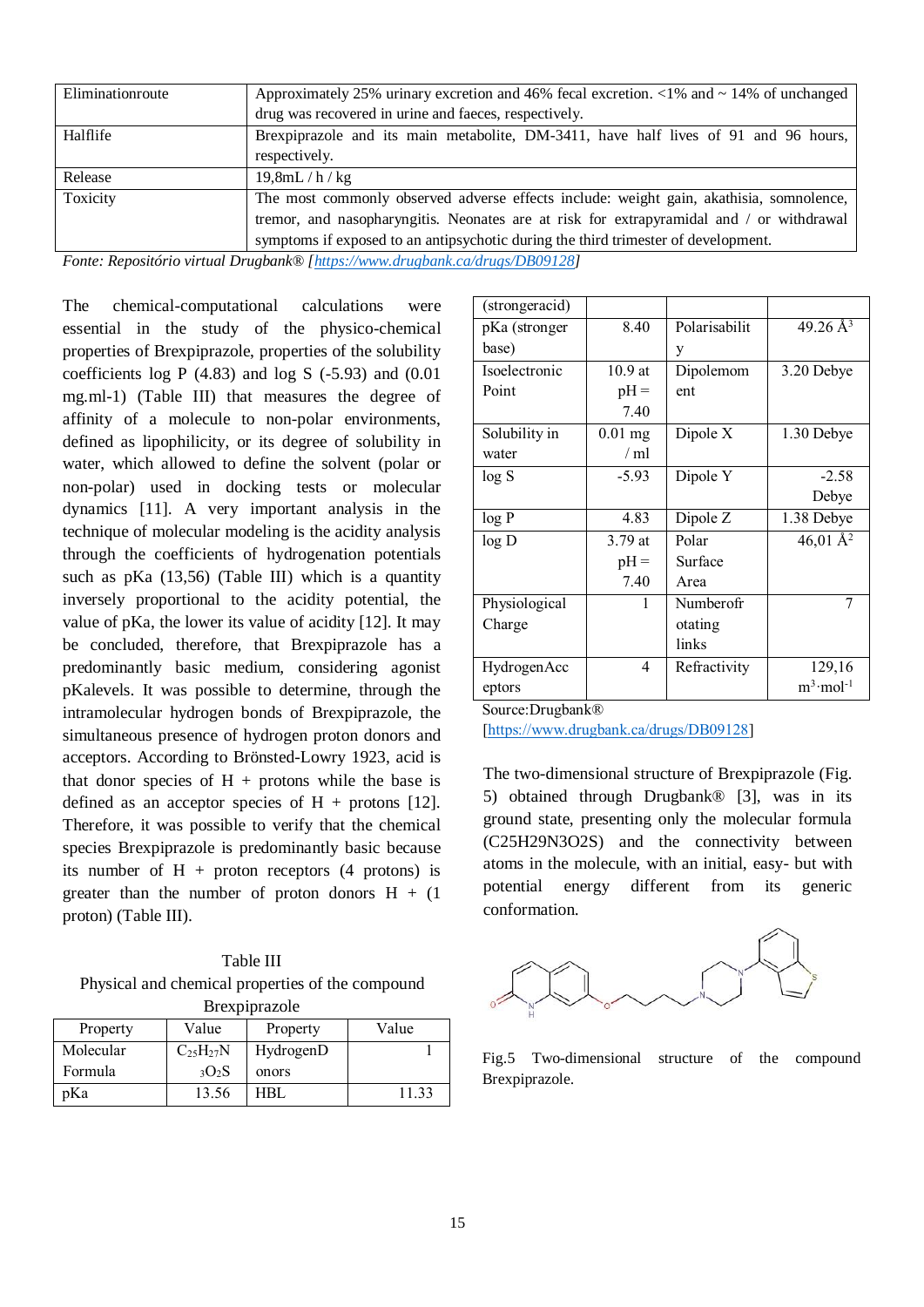# *Souce:Drugbank® [\[https://www.drugbank.ca/drugs/DB00914\]](https://www.drugbank.ca/drugs/DB00914)*

The elementary analysis allowed to determine beginner physical-chemical characteristics, it was possible to make a qualitative or quantitative analysis. Brexpiprazole has a molecular mass of 433.57 g.mol-1, an exact mass of 433,182398295 g.mol-1, with a molecular formula C25H27N3O2S, composed of 69.26% by Carbon, 6.28% by Hydrogen , 9.69% by Nitrogen, 7.38% by Oxygen and 7.39% by Sulfur, having a total of 58 atoms. When submitted to the mass spectrum (relative abundance  $m / z$ ), it presented four peaks of 433, 434, 435 and 436, with the base peak with relative abundance of 100% being the chemical mass of 433 g.mol-1 (Fig. 6).



Fig.6 Elemental analysis and basic descriptions of the compound Brexpiprazole.

Not always the two-dimensional structure found in online virtual repositories is in its most stable conformation, making it necessary to use computational algorithms to obtain a molecular geometric optimization of lower potential energy. This

geometric optimization can be performed through Avogadro® open license software, configuring it to perform uninterrupted interaction cycles calculated through the force field MMFF94, parameterized with the Steepest Descent algorithm, obtaining a threedimensional space structure respecting a configuration in which all the atoms of the molecule adopt a stationary point of least potential energy [6]. After the geometric optimization, it was possible to obtain the lower energy conformational state (three-dimensional structure) (463.44 KJ.mol-1) (Fig. 7), resulting in its more stable structure energetically, being this the initial conformation for studies of molecular dynamics.After optimization and, consequently, energy minimization, each atom occupies a steady state of lower energy in the molecule, therefore, with a theoretically more stable three-dimensional structure, it was possible to calculate the valences of each atom, with the C3 atom being highlighted as atom (4 and 1, respectively), the formal charge of the atoms equal to 0, characterizing the structure of neutral load more stable and the partial loads, standing out the greater load partial 0.249 (Atom 27 C Car) and the lowest partial load -0.492 (Atom 20 O O3). (Table IV).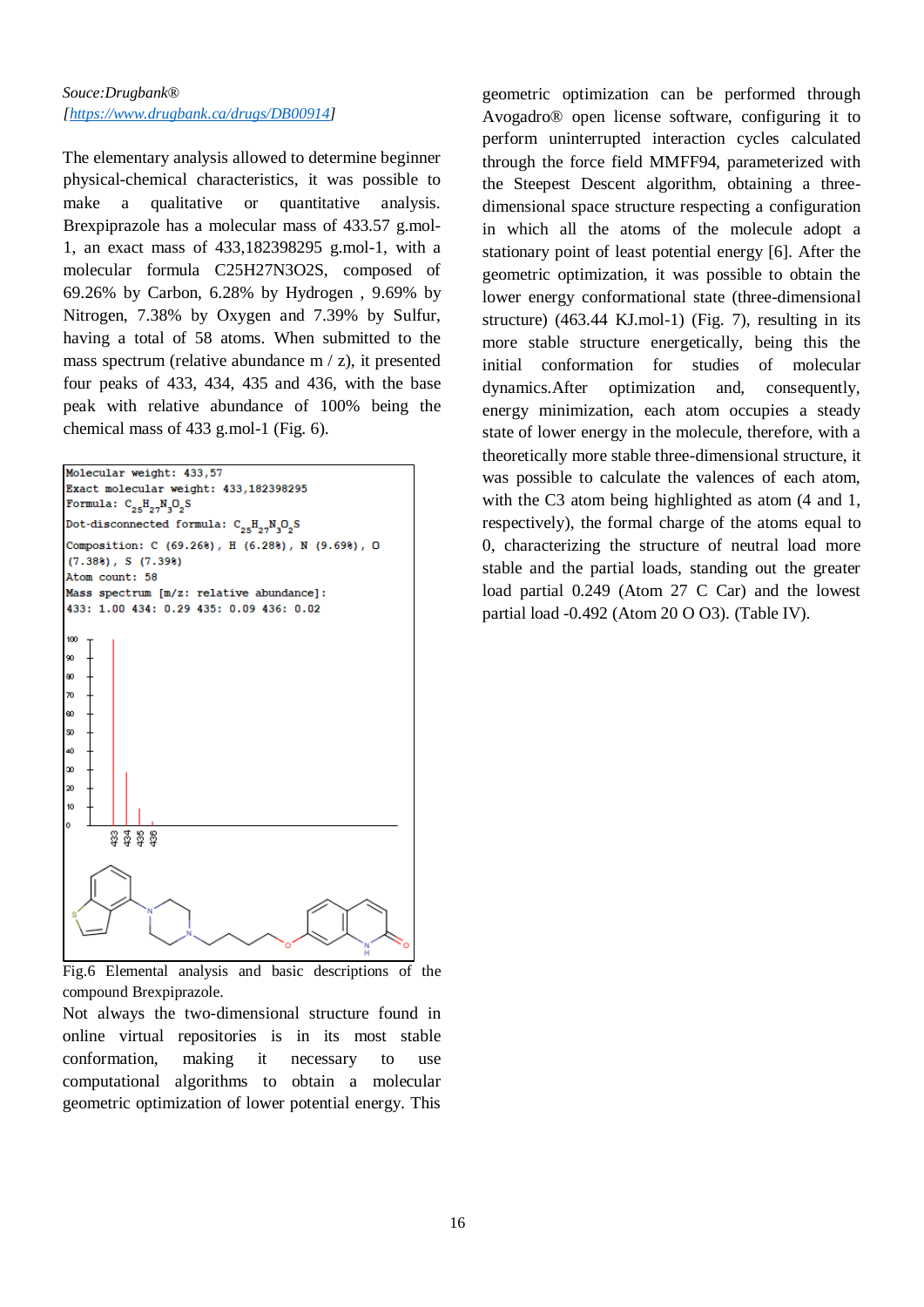| 1711711 1 <del>/ T</del> |                |                 |                |                  |          |                      |            |             |
|--------------------------|----------------|-----------------|----------------|------------------|----------|----------------------|------------|-------------|
| Element / type<br>atom   |                | Valencia        | Formal         | Partial          | $X(\AA)$ | $Y(\AA)$             | $Z(\AA)$   |             |
|                          |                |                 |                | Charge           | Charge   |                      |            |             |
| 1                        | $\mathbf C$    | C <sub>3</sub>  | $\overline{4}$ | $\overline{0}$   | $-0.017$ | 1.55146              | 0.44651    | $-0.222158$ |
| $\overline{c}$           | $\overline{C}$ | $\overline{C}3$ | $\overline{4}$ | $\overline{0}$   | $-0.037$ | 1,28893              | 1.49810    | 0,85620     |
| $\overline{3}$           | $\overline{C}$ | $\overline{C}3$ | $\overline{4}$ | $\boldsymbol{0}$ | $-0.001$ | $-0.20912$           | 1.81162    | 0.96793     |
| $\overline{4}$           | $\mathbf N$    | N3              | 3              | $\boldsymbol{0}$ | $-0.299$ | $-0.50323$           | 2.72988    | 2.07832     |
| 5                        | $\mathbf C$    | C <sub>3</sub>  | $\overline{4}$ | $\boldsymbol{0}$ | 0.015    | $-1.96031$           | 2.75984    | 2.37378     |
| 6                        | $\overline{C}$ | $\overline{C}3$ | $\overline{4}$ | $\boldsymbol{0}$ | 0.025    | $-2.83110$           | 3.48482    | 1,31805     |
| $\overline{7}$           | $\overline{N}$ | Npl             | 3              | $\boldsymbol{0}$ | $-0.327$ | $-2.32347$           | 4.85369    | 1.09679     |
| $\overline{8}$           | $\overline{C}$ | $\overline{C3}$ | $\overline{4}$ | $\boldsymbol{0}$ | 0.025    | $-0.88669$           | 4.89622    | 0,75782     |
| 9                        | $\overline{C}$ | $\overline{C}3$ | $\overline{4}$ | $\overline{0}$   | 0.015    | $-0.06444$           | 4.12543    | 1.82075     |
| $\overline{10}$          | $\overline{C}$ | Car             | 3              | $\boldsymbol{0}$ | 0.038    | $-3.111668$          | 5.61317    | 0.21627     |
| $\overline{11}$          | $\overline{C}$ | Car             | 3              | $\boldsymbol{0}$ | 0.010    | $-3.75816$           | 6.79925    | 0,67989     |
| 12                       | $\mathbf C$    | Car             | 3              | $\boldsymbol{0}$ | 0.021    | -4.53903             | 7.54492    | $-0.20756$  |
| 13                       | $\mathbf C$    | Car             | 3              | $\boldsymbol{0}$ | $-0.047$ | $-4.71028$           | 7.15789    | $-1.54897$  |
| 14                       | $\overline{C}$ | Car             | $\overline{3}$ | $\boldsymbol{0}$ | $-0.059$ | $-4.08009$           | 5.99983    | $-1.99732$  |
| $\overline{15}$          | $\overline{C}$ | Car             | 3              | $\overline{0}$   | $-0.040$ | $-3.29848$           | 5.24349    | $-1.13183$  |
| $\overline{16}$          | $\overline{S}$ | S <sub>2</sub>  | $\overline{2}$ | $\boldsymbol{0}$ | $-0.097$ | $-5.21941$           | 8.93385    | 0.55699     |
| 17                       | $\overline{C}$ | Car             | 3              | $\overline{0}$   | $-0.023$ | $-4.49315$           | 8.56157    | 2.05220     |
| 18                       | $\overline{C}$ | Car             | 3              | $\boldsymbol{0}$ | $-0.045$ | $-3.74754$           | 7.40946    | 1,98507     |
| $\overline{19}$          | $\overline{C}$ | C <sub>3</sub>  | $\overline{4}$ | $\boldsymbol{0}$ | 0.090    | 3.03731              | 0,11512    | $-0.33457$  |
| $20\,$                   | $\mathcal{O}$  | O <sub>3</sub>  | $\mathfrak{2}$ | $\boldsymbol{0}$ | $-0.492$ | 3,18829              | $-0.85499$ | $-1.37119$  |
| $\overline{21}$          | $\overline{C}$ | Car             | 3              | $\overline{0}$   | 0.122    | 4,45700              | $-1.28748$ | $-1.64429$  |
| $\overline{22}$          | $\overline{C}$ | Car             | $\overline{3}$ | $\overline{0}$   | 0.004    | 5,62214              | $-0.87899$ | $-0.99364$  |
| $\overline{23}$          | $\overline{C}$ | Car             | 3              | $\boldsymbol{0}$ | 0.053    | 6,85315              | $-1.41162$ | $-1.38640$  |
| $\overline{24}$          | $\mathbf C$    | Car             | 3              | $\boldsymbol{0}$ | $-0.001$ | 6.93667              | $-2.35091$ | $-2.42408$  |
| $\overline{25}$          | $\overline{C}$ | Car             | 3              | $\boldsymbol{0}$ | $-0.048$ | 8,24680              | 2,88121    | $-2,80160$  |
| $\overline{26}$          | $\overline{C}$ | Car             | 3              | $\boldsymbol{0}$ | 0.003    | $\overline{9.34713}$ | $-2.46858$ | $-2.15846$  |
| 27                       | $\overline{C}$ | Car             | 3              | $\boldsymbol{0}$ | 0.249    | 9.27170              | $-1.47552$ | $-1,05933$  |
| 28                       | $\mathcal{O}$  | O2              | $\mathbf{1}$   | $\boldsymbol{0}$ | $-0.268$ | 10.28501             | $-1.10429$ | $-0.47757$  |
| 29                       | ${\bf N}$      | Nar             | 3              | $\mathbf{0}$     | $-0.322$ | 8.02770              | $-1.00459$ | $-0.73688$  |
| 30                       | $\overline{C}$ | Car             | $\overline{3}$ | $\boldsymbol{0}$ | $-0.049$ | 5.77047              | $-2.75748$ | $-3.07113$  |
| $\overline{31}$          | $\overline{C}$ | Car             | 3              | $\overline{0}$   | $-0.019$ | 4,53877              | $-2.22554$ | $-2,67936$  |

Table IV Atomic properties of the Brexpiprazole compound obtained after optimization using the classical force field MMFF94



As for the properties calculated using the MMFF94 classical force field calculation technique, one can calculate the dipole moment  $(\mu)$  of the structure that is the distribution of the electric charges along the molecule determining the polarization, given the

17 Fig. 7 Structure of the optimized Brexpiprazole compound using the force field MMFF94 (A - Rotation 0 ° / B Rotation  $180^{\circ}$ ).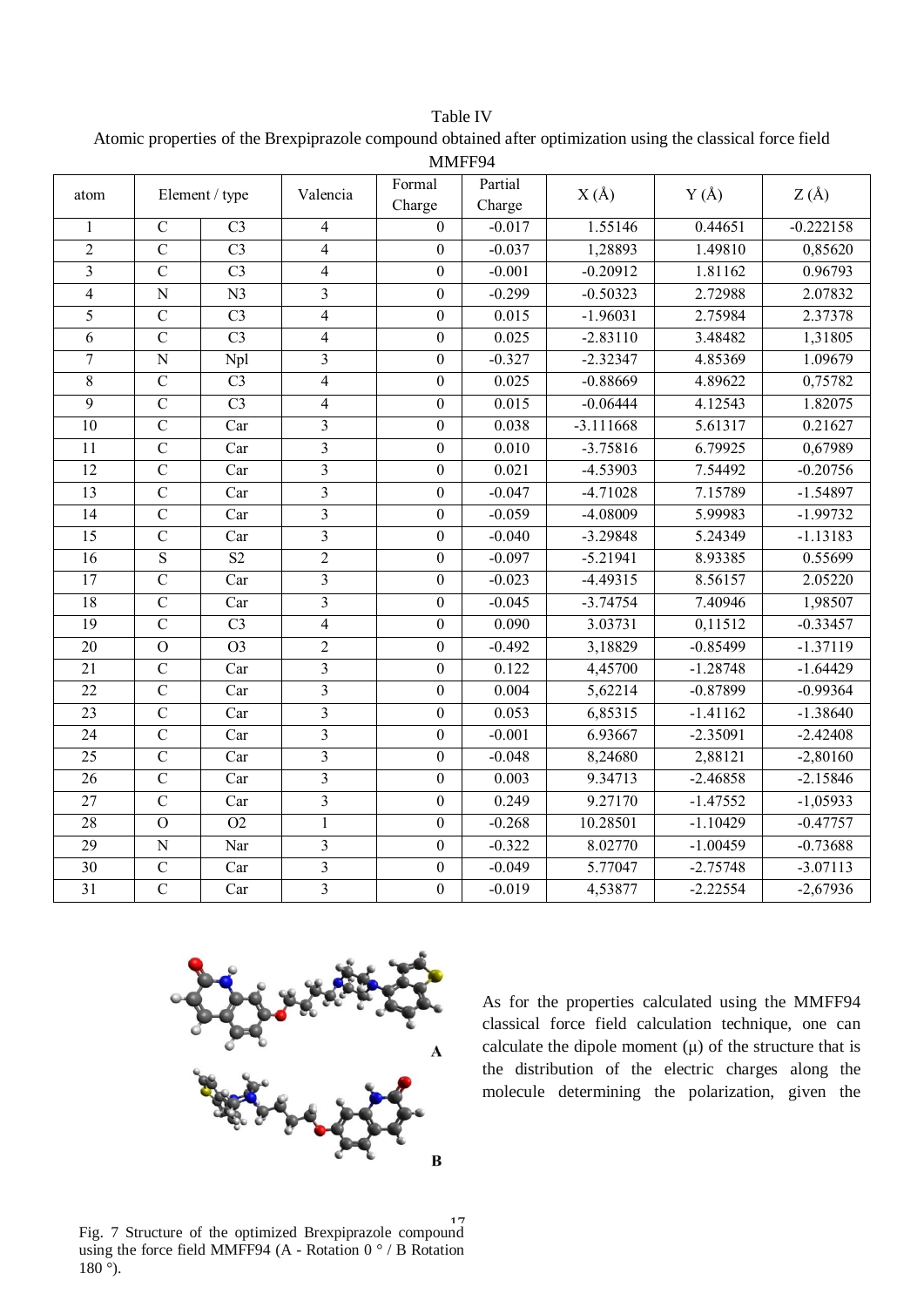difference in electronegativity between the atoms, separation between positive and negative charges [13]. Some other properties of the structure are directly linked to the dipole moment  $(\mu)$ , such as the coefficients of melting and boiling and their solubility in water by the partition coefficients [14]. The compound Brexpiprazole presented a dipole moment (μ) of estimated value in 3.20 Debye, that is to say, it is a polar molecule.In the final structure obtained by the minimization, all the analyzed bonds (Table V) were predominantly covalent in nature, which is defined as

having the additional bond length at the mean distance between the atomic nuclei of the ligands in their more stable and lower energy generic form [13]. ] [14] [15].We can also analyze the carbon-nitrogen (C3-N1), (C5-N2), (C19-N3) and (C23-N3)), carbon-nitrogen  $((N1-C4), (N1-C7) (C2 - S), (N2 - C6)$  and  $(N2 - C8)$ ), carbon - oxygen  $(C16 - O1)$  and  $(C23 - O2)$ , oxygen carbon (O1 - C17), carbon - (C 1 -C 4), (C 1 - C 2), (C 1 - C 2), (C 1 - C 2), (C 1 - C 2) (C1-C6), (C2-C3), (C4-C5), (C6-C5), (C2-C3), (C4-C5) C7), (C8-C9), (C3-N1), (N1-C4) and (N1-C7) as rotating linkages.

| 'able |  |
|-------|--|
|-------|--|

Atomic properties of the Brexpiprazole compound obtained after optimization using the classical force field MMFF94

| bond            | <b>Type</b>      | atominitial            | <b>AtomFinal</b>       | Ligandorder    | Rotativity | Connection     |
|-----------------|------------------|------------------------|------------------------|----------------|------------|----------------|
|                 |                  |                        |                        |                |            | length $(\AA)$ |
| 1               | $C-C$            | C1                     | C2                     | 1              | yes        | 1.52852        |
| $\overline{2}$  | $\overline{C-C}$ | $\overline{C1}$        | $\overline{C16}$       | $\mathbf{1}$   | yes        | 1.52654        |
| 5               | $\overline{C-C}$ | C2                     | C <sub>3</sub>         | $\mathbf{1}$   | yes        | 1.53459        |
| $\overline{13}$ | $C-C$            | $\overline{C4}$        | $\overline{\text{C5}}$ | $\mathbf{1}$   | yes        | 1.54869        |
| 21              | $C-C$            | C6                     | $\overline{C7}$        | $\mathbf{1}$   | yes        | 1.54921        |
| 26              | $\overline{C-C}$ | $\overline{C8}$        | $\overline{C9}$        | $\overline{2}$ | yes        | 1.42592        |
| 27              | $C-C$            | $\overline{C8}$        | C13                    | $\overline{1}$ | not        | 1.40964        |
| 28              | $\overline{C-C}$ | C9                     | C10                    | $\mathbf{1}$   | not        | 1.39762        |
| 29              | $C-C$            | C9                     | $\overline{C15}$       | $\mathbf{1}$   | not        | 1.44082        |
| 30              | $C-C$            | C10                    | C11                    | $\overline{c}$ | not        | 1,40659        |
| 32              | $\overline{C-C}$ | C11                    | C12                    | $\mathbf{1}$   | not        | 1.39258        |
| $\overline{34}$ | $C-C$            | C12                    | C13                    | $\overline{2}$ | not        | 1.38997        |
| 38              | $C-C$            | C14                    | C15                    | $\overline{c}$ | not        | 1.37398        |
| 45              | $C-C$            | $\overline{C17}$       | $\overline{C18}$       | $\overline{2}$ | not        | 1.39562        |
| 46              | $C-C$            | C17                    | $\overline{C25}$       | $\,1$          | not        | 1.39929        |
| 47              | $\overline{C-C}$ | $\overline{C18}$       | $\overline{C19}$       | $\,1$          | not        | 1.39761        |
| 49              | $C-C$            | C19                    | C20                    | $\overline{2}$ | not        | 1.40215        |
| 51              | $\overline{C-C}$ | C20                    | C21                    | $\mathbf{1}$   | not        | 1.46294        |
| 52              | $\overline{C-C}$ | $\overline{C20}$       | $\overline{C24}$       | $\,1$          | not        | 1.39427        |
| 53              | $\overline{C-C}$ | C21                    | C22                    | $\overline{c}$ | not        | 1.33963        |
| 55              | $\overline{C-C}$ | C22                    | C <sub>23</sub>        | $\,1$          | not        | 1.48323        |
| $\overline{60}$ | $C-C$            | C <sub>24</sub>        | C25                    | $\overline{2}$ | not        | 1.39768        |
| 8               | $C-N$            | C <sub>3</sub>         | N1                     | $\mathbf{1}$   | yes        | 1.4706         |
| $\overline{16}$ | $\overline{C-N}$ | $\overline{\text{C5}}$ | $\overline{N2}$        | $\mathbf{1}$   | not        | 1.47663        |
| $\overline{50}$ | $\overline{C-N}$ | $\overline{C19}$       | $\overline{N3}$        | $\,1$          | not        | 1.40254        |
| 58              | $C-N$            | C <sub>23</sub>        | N <sub>3</sub>         | $\,1$          | not        | 1.36868        |
| 41              | $\overline{C-O}$ | $\overline{C16}$       | $\overline{O1}$        | $\mathbf{1}$   | not        | 1.42776        |
| 57              | $C-O$            | C <sub>23</sub>        | O2                     | $\overline{c}$ | not        | 1.22599        |
| 31              | $\overline{C-S}$ | $\overline{C10}$       | $\overline{S}$         | $\mathbf{1}$   | not        | 1.75528        |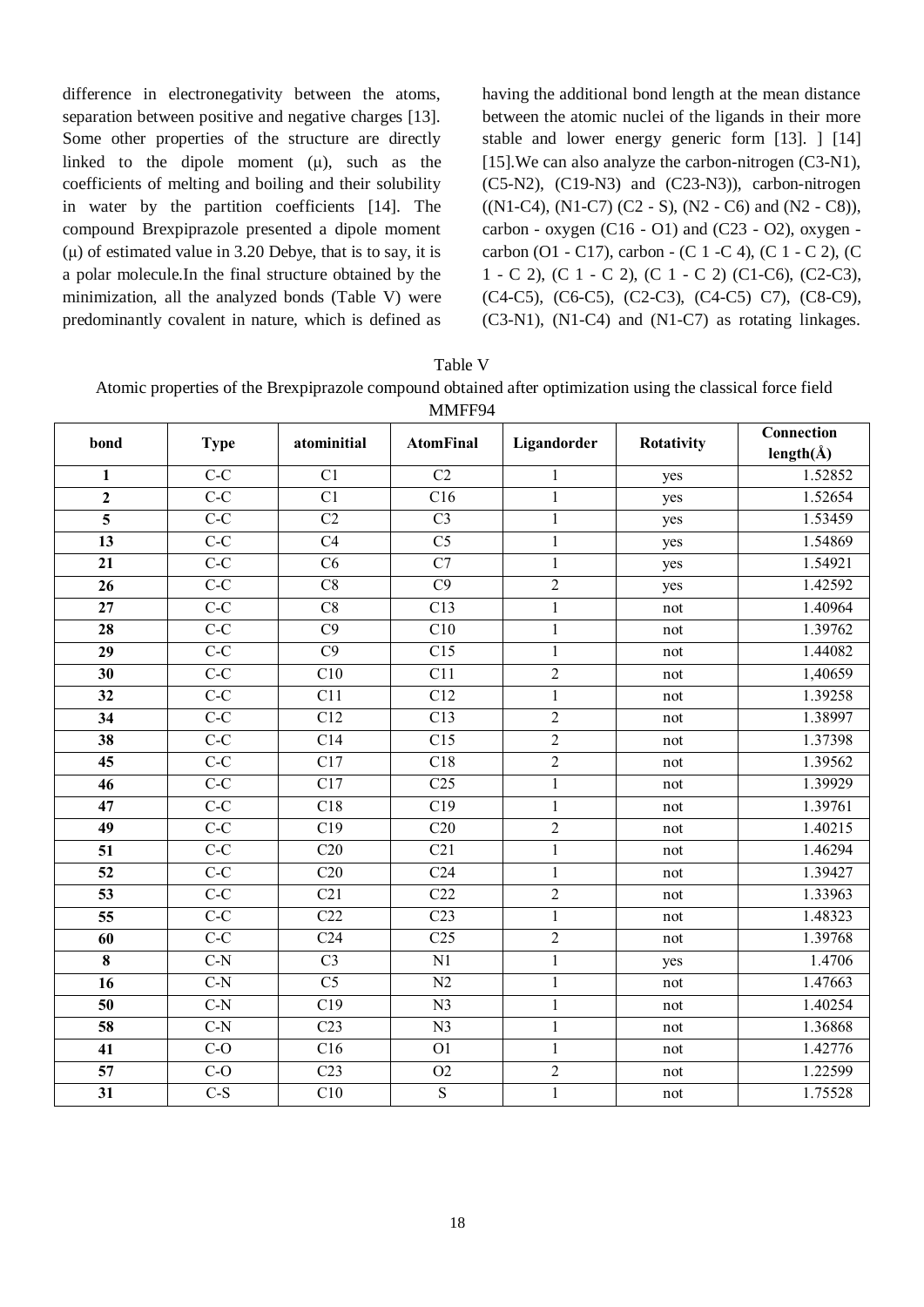|    | $N-C$ | N1             | $\mathord{\cap}$ $\Lambda$ | yes | 1.48703 |
|----|-------|----------------|----------------------------|-----|---------|
| 12 | $N-C$ | N1             | $\sim$                     | yes | 1.48541 |
| 19 | $N-C$ | N2             | C6                         | not | 1.47684 |
| 20 | $N-C$ | N <sub>2</sub> | C8                         | not | 1.4076  |
| 44 | $O-C$ | O1             | C17                        | not | 1.36795 |
| 37 | S-C   |                | C14                        | not | 1,70343 |

Based on the conformational optimization, it was calculated all angles between the connections and the angles of torsion and deformation, called dihedral angles formed by the crossing of two planes, could be calculated. The angles  $(C8 - C9 - C15)$  and  $(C10 - S - C15)$ C14) with 130,0530  $\degree$  and 92,5735  $\degree$  respectively and the largest and smallest dihedral angle (C9 - C10) C11 -H15) and (C8-C9-C15-C14) with 179.9972 ° and -179.9953 ° respectively. After the optimization, the molecule began to be config.d in its geometric form of lower energy, theoretically, resulting in its structure more stable, favoring the parameters of molecular dynamics. By rendering the data obtained for the minimization, it was possible to delineate the Van der Waals surface by highlighting the molar volume.



Fig. 8 Van der Waals surface of the compound Brexpiprazole

.

# IV. CONCLUSION

The obtained physicochemical properties of the Brexpiprazole agonist, commercially sold as Rexulti®, and the electronic and structural minimization of this drug, which was config.d in its most stable conformation of lower potential energy equal to 463.44 KJ.mol -1 by the semi-empirical method (PM3). The calculations also allowed to obtain the geometrically optimized structure of the compound Brexpiprazole by means of the classical force field calculation in MMFF94 until reaching the point of least potential energy, where the derivative of the energy was equal to zero, thus reaching its conformation stable. With the design of the Van der Waals surface it was possible to analyze the molar volume over the entire length of the molecule. The present work represents the initial stage for a complete study of the electronic and structural characterization of this agonist aiming at future studies of structural modification, docking and molecular dynamics.

## V. ACKNOWLEDGMENT

The State University of Ceará (PROPGPQ / UECE) for the support. This work was partially funded by the Cearense Foundation for Science and Technology Support (FUNCAP), the Coordination of Improvement of Higher Education Personnel (CAPES).

### VI. REFERENCES

- [1] N. Machado, S. R. Parcias, K. D. Santos, andM. D. Silva, "Transtorno depressivo maior: avaliação da aptidão motora e da atenção,"*J BrasPsiquiatr*, vol. 58, No. 3, pp. 175-80, 2009.
- [2] M. E. Thase, et al. "Adjunctive brexpiprazole 1 and 3 mg for patients with major depressive disorder following inadequate response to antidepressants: a phase 3, randomized, double-blind study," *The Journal of clinical psychiatry*, vol. 76, No. 9, pp. 1232-1240, 2015.
- [3] D. S. Wishart, C.Knox, A. C. Guo, D. Cheng, S. Shrivastava, D. Tzur, And M.HassanaliDrugBank: a knowledgebase for drugs, drug actions and drug targets. Nucleic acids research, 36(suppl\_1), D901- D906, 2007.
- [4] A. M. Crasto. Tag Archives: Brexpiprazole ,2015. [Online] Availabl[e:https://newdrugapprovals.org/tag/brexpipr](https://newdrugapprovals.org/tag/brexpiprazole/) [azole/](https://newdrugapprovals.org/tag/brexpiprazole/)
- [5] C. M. R. Sant, "Methods of molecular modeling for study and planning of bioactive compounds: An